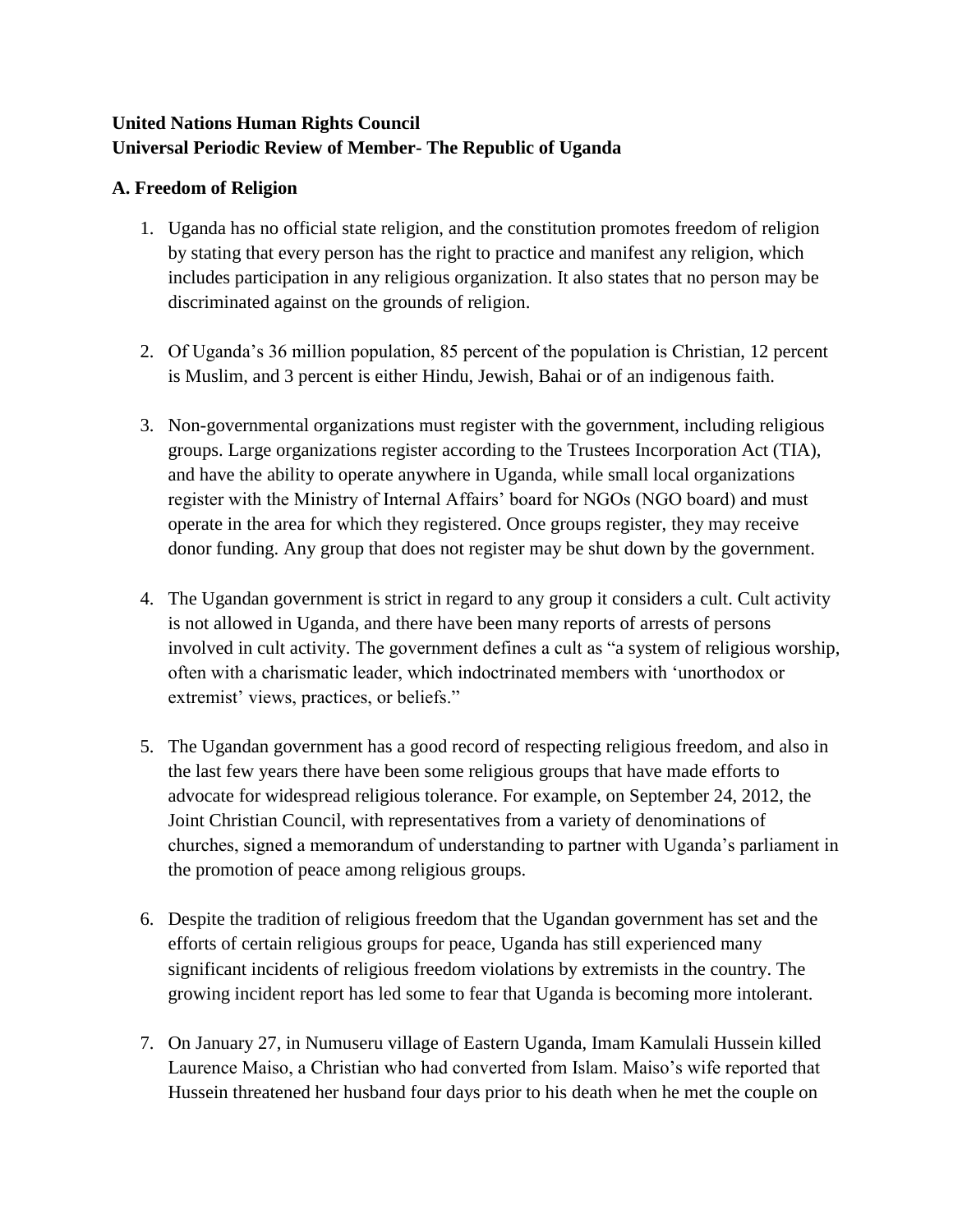the street and told Maiso that Allah did not want the community to have a "kafir" (infidel) neighbor, so Maiso would soon meet the "Angel of Death." Authorities launched an investigation and arrested Hussein the day after the murder. Maiso's encounter with Hussein and then resultant death followed multiple other encounters Maiso had with Muslims in the community who demanded he renounce his Christian faith, but Maiso refused.

- 8. Last year, Uganda landed #2 on Morning Star News' report of the "Top Ten Persecution Stories of 2015" due to the numerous attacks on Christians by Islamist extremists. Morning Star News reported ten different attacks on Christians performed by extremists who were either angry at a person's conversion from Islam to Christianity, or simply at their practice of the Christian faith.
- 9. Of these attacks, Morning Star News gives the account of a pastor who was killed with a sword by a Muslim from the local community in Nansololo on December 23, 2015. Muslims from a mosque that neighbored the pastor's church tried to set up a new boundary restricting land from the church. When Pastor Martin approached the Muslims who were changing the boundary to ask them why they were encroaching on the church's property, the imam replied that they had warned the pastor many times that they did not want the church next to their mosque. Then a man from the group, named Abdulhakha Mugen, struck Pastor Martin with a sword, decapitating him.
- 10. Another incident that contributed to Uganda's ranking took place on December 9, 2015, when a group of Muslim men kidnapped three children from their father, Madengho Badir, a Christian who recently converted from Islam. The kidnapping occurred in Kabuna in eastern Uganda. When Badir arrived at his home, he discovered that his three children, aged five, seven, and ten, were missing. He found out from a fourteen-year-old boy who was with the children at the time of their abduction that it was a group of Muslims from Palissa who took the children. Badir believes they were taken as an effort to force Badir to convert back to Islam. The police are investigating, but there have been no reports made on the status of the children.
- 11. In 2012, Hassan Sharif Lubenga, former member of an Islamist extremist group, remained in hiding in Kenya from Islamist extremists who sought to kill him after he converted to Christianity. Lubenga had previously been part of the extremist group Buk Haram, but converted to Christianity after experiencing numerous dreams of Jesus Christ. He then was forced to flee to Kenya when he heard the extremists wanted to kill him. This followed an incident in which one of his four wives poisoned him in reaction to his conversion. At the time of World Watch Monitor's report, Lubenga was still in hiding, and his current location is unknown.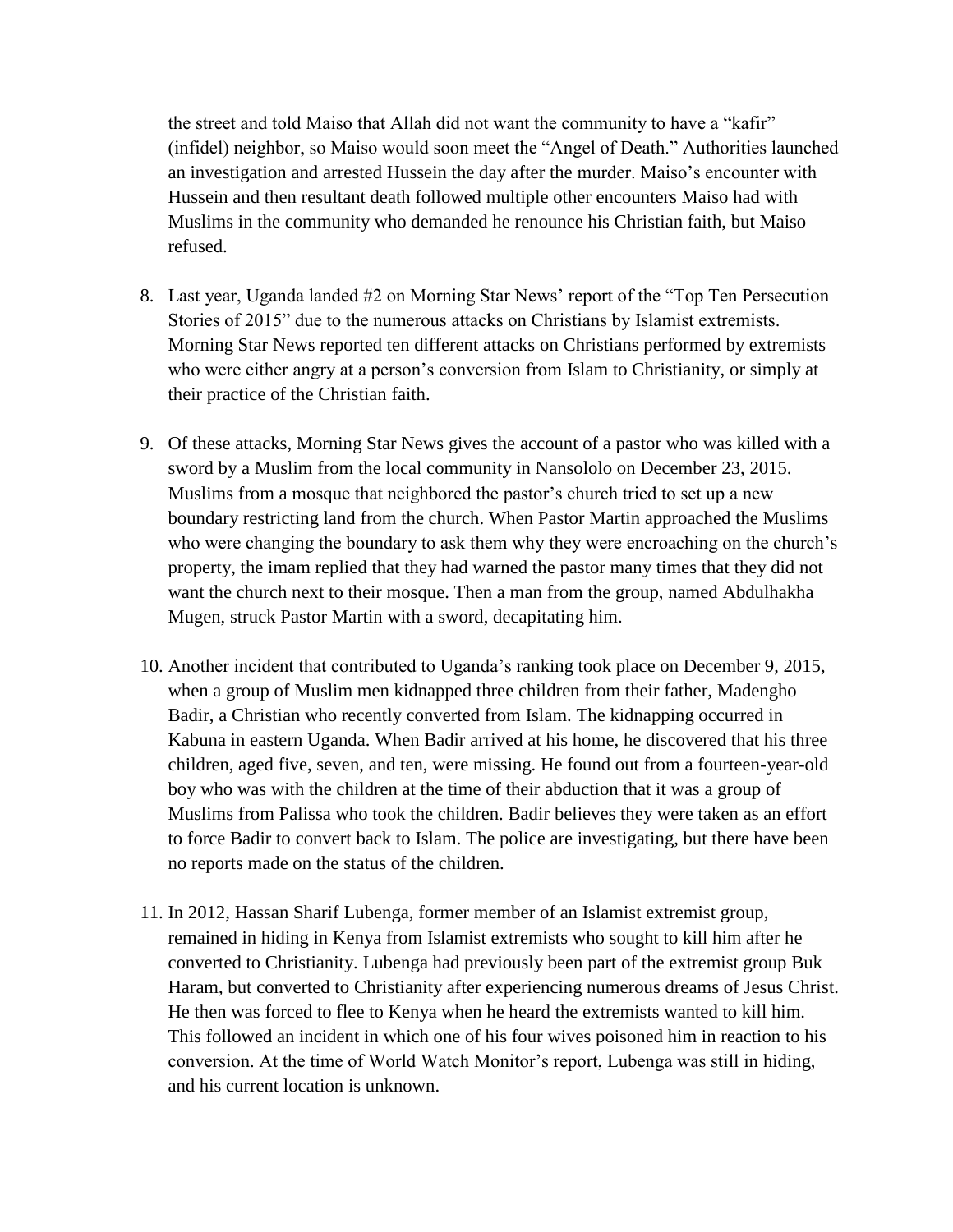### **B. Freedom of Assembly and Expression**

- 1. Article 29 of Uganda's constitution gives every person the freedoms of speech and expression as well as the freedom to publicly assemble and demonstrate in a peaceful manner.
- 2. A controversial bill was passed in 2013 that threatens the guaranteed rights of article 29. This act, named the Public Order Management Act, has been publically criticized by various religious organizations, concerned Ugandan citizens, and human rights NGOs, including Amnesty International.
- 3. The Public Order Management Act requires that any organizer of a public meeting notify the police at least three days before the public meeting is to be held, giving information about the organization, the purpose of the meeting, and the time and place the meeting will be held. Organizers are restricted to holding meetings within the times of 7:00 a.m. and 7:00 p.m.
- 4. The act defines a public meeting as "a gathering, assembly, procession or demonstration in a public place or premises held for the purposes of discussing, acting upon, petitioning or expressing views on a matter of public interest."
- 5. If an organizer fails to notify the police, or holds the public meeting after receiving orders from the police not to do so, he or she will be "liable on conviction to the penalty for that offence under section 116 of the Penal Code Act."
- 6. This Act is not up to standards with Uganda's own constitution nor international law requiring the freedoms of assembly and expression. The regulations that this act places on Ugandans is concerning in that it greatly hinders their access to such freedoms.

## **C. Child Sacrifice**

- 1. Child sacrifice has emerged in Uganda's recent history. It is not part of Uganda's cultural history, but has recently afflicted regions all across the country. Its origin is unclear; however, child sacrifice is the work of witchdoctors who have a significant role in society, attracting Uganda's large superstitious population. Witchdoctors impersonate traditional healers and make claims to their clients that child sacrifice will benefit their healing or prosperity. Witchdoctors use this opportunity to exploit their clients' religious beliefs for their own financial gain.
- 2. Culprits of child sacrifice defend the claim that child sacrifice has been part of Uganda's cultural tradition in order to legitimize their crimes, while the government tends to also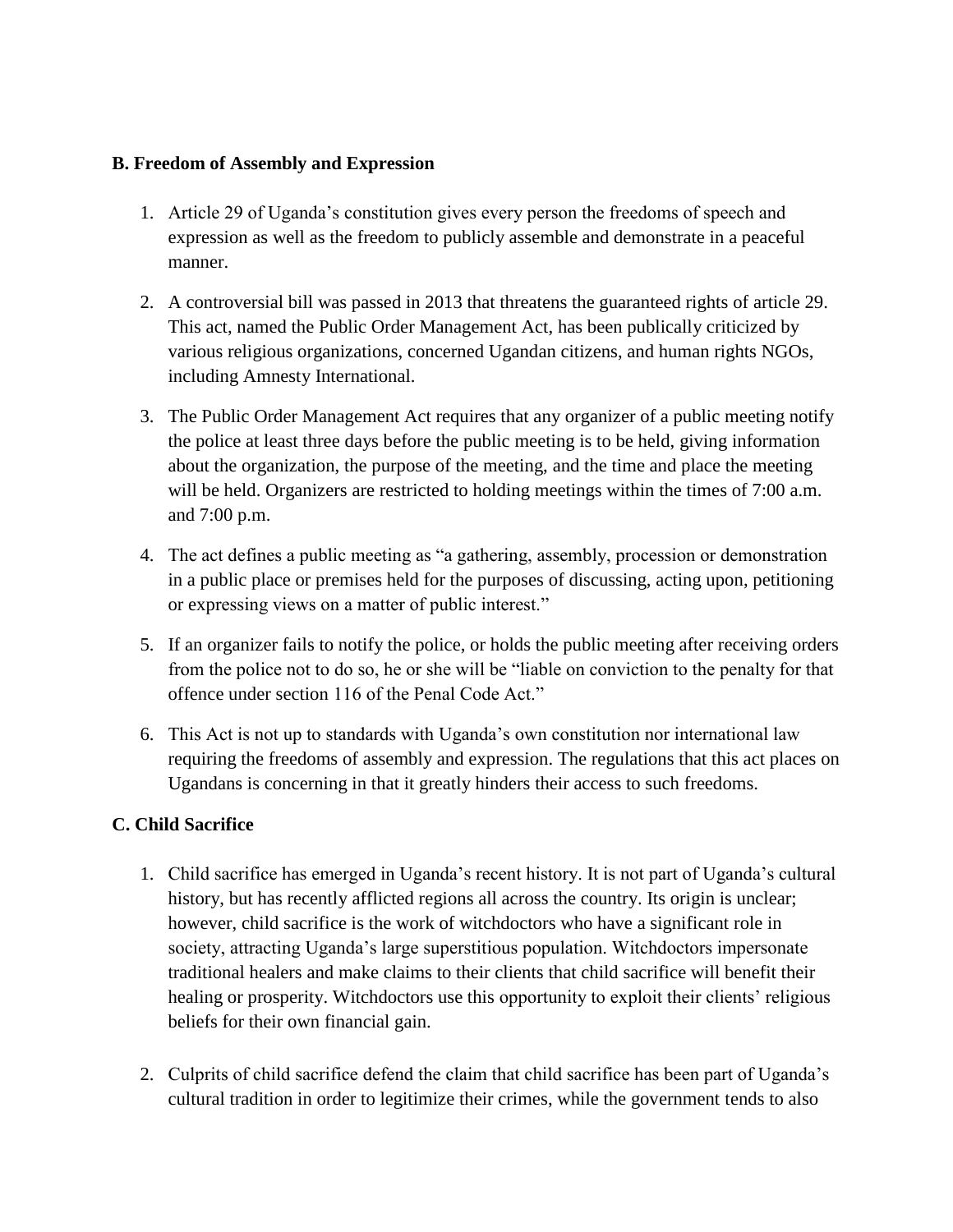hide behind this claim as an excuse for their inaction. Politicians stray away from addressing the issue as it could jeopardize their elections since witchdoctors hold considerable influence within society. However, the only sacrifices that have been part of Ugandan history are animal sacrifices, and therefore, the excuse that child sacrifice is excusable due to tradition is invalid.

- 3. There are many issues that contribute to the phenomena of child sacrifice in Uganda. Firstly, there is an issue with the current law and its enforcement. The Witchcraft Act was established in 1957, and says that anyone operating as a witch or who practices witchcraft may be subject to criminal prosecution. However, this law is rarely used by Ugandan courts, is not enforced by authorities, and is not well-known by the Ugandan population. Furthermore, it does not specifically mention child sacrifice as a punishable offense within the realm of witchcraft. Child sacrifice is also not mentioned specifically in other laws that focus on child protection.
- 4. Another issue is the overall lack of education for Uganda's people regarding the threat of child sacrifice. Poor, vulnerable communities who have little knowledge of the potential risks from witchdoctors are often the ones targeted for child sacrifice. Those from these uneducated communities who go to witchdoctors are very susceptible to take the advice given to them by the witchdoctors, which is proving to increasingly involve child sacrifice.
- 5. These communities who are prone to exploitation by witchdoctors also suffer from a lack of prosecution due to their inability to report the incidents. Most are unable to pay the fee necessary to take a case of child sacrifice to the courts. Also, people living in rural areas, where many of these incidents occur, do not have access to lawyers. Therefore, many cases are left unreported.
- 6. Even when cases are reported, there is still a tendency for inaction as police often do not investigate the reports because there are no vehicles available for them to do so. The enormous amount of cases that go unreported coupled with the lack of response by authorities has greatly exacerbated the issue of child sacrifice.
- 7. In 2012, Humane Africa launched a research mission on child sacrifice in Uganda based solely on the accounts of firsthand eyewitnesses. Researchers held 140 interviews in the central, western, and eastern districts of Uganda with people who were able to report firsthand accounts of either bodies missing body parts, tissue or blood, or body parts, tissue or blood that had been removed from a body for child sacrifice. These 140 interviews addressed 77 different cases of child sacrifice. 20 incidents of child mutilation or sacrifice occurred during the four months, June through September 2012, that they did their research. Both the widespread firsthand accounts and the occurring incidents of child sacrifice during the research show the prevalence of child sacrifice in Uganda.